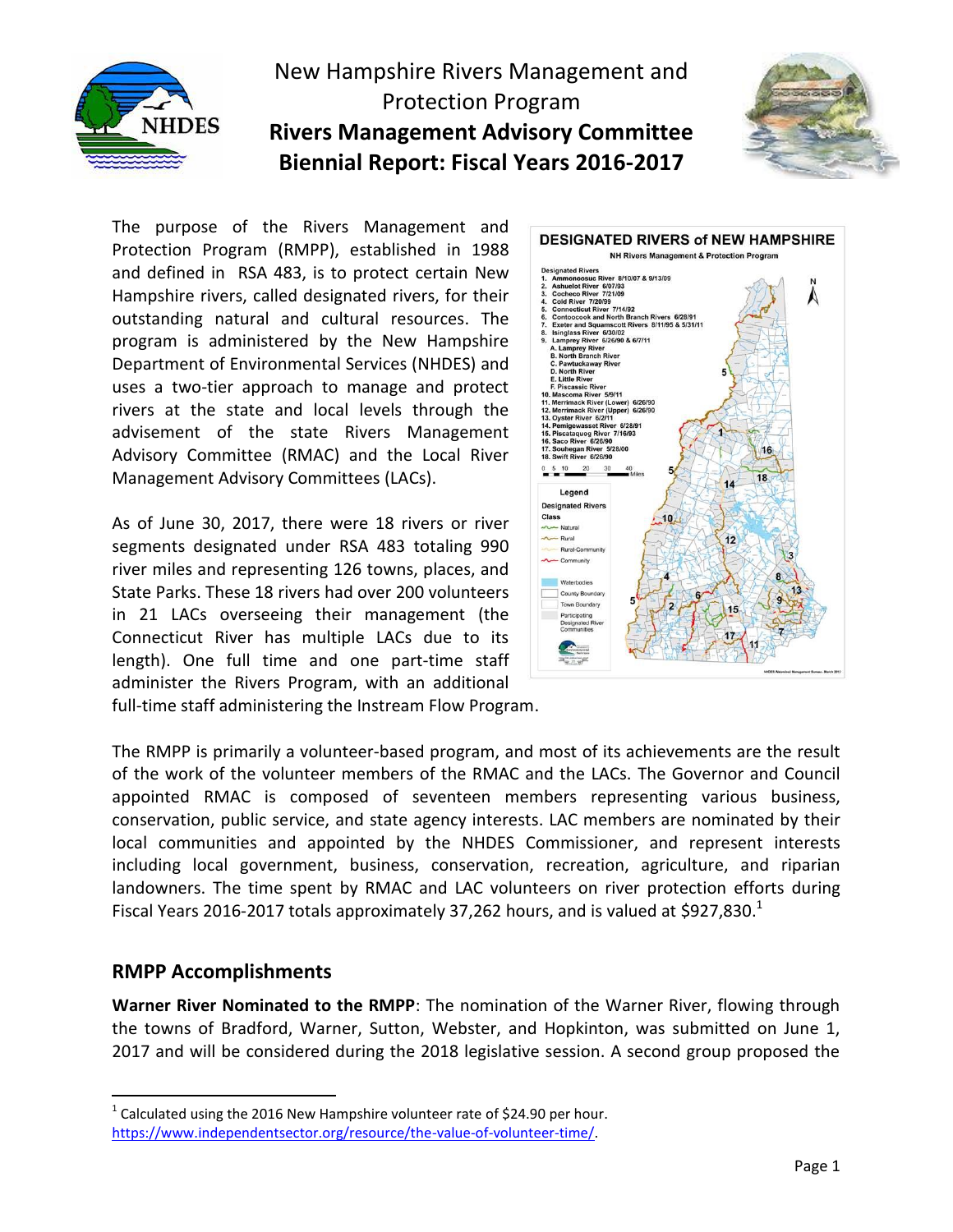Rivers Management Advisory Committee Biennial Report: FY 2016-2017

nomination of the Androscoggin River, but ultimately, the Androscoggin River Committee decided not to move forward with the nomination submission.

**Instream Flow Program Expanded to All Designated Rivers**: In December 2015, the legislature recommended the expansion of the Instream Flow Pilot Program, initially applied to the Lamprey and Souhegan rivers, to all designated rivers. The Pilot Program successfully demonstrated that minimum flows can be defined, and management actions applied, which will ensure that rivers continue to flow and the needs of both humans and wildlife can be met. In order to expand the program, an effort was begun to revise the Instream Flow Program rules, Env-Wq 1900, using a series of public meetings to solicit public input. Formal rulemaking is expected to occur in 2018.



**RMAC Supports Legislation for Clean Water and Healthy Rivers**: The RMAC submitted 21 testimony letters on water quality and river-related bills during the 2016 and 2017 legislative sessions. The RMAC and Rivers staff not only supported legislation, but provided testimony and met numerous times in work sessions with key legislators and concerned parties to craft mutually agreeable bill language for the Instream Flow Program and the Rivers Management and Protection Program.

**RMAC Agrees to Advise on Shoreland Program**: The RMAC and its lake counterpart, the Lakes Management Advisory Committee (LMAC), agreed to jointly act as a stakeholder advisory body to continue the work of the sunsetted Shoreland Advisory Committee. The LMAC and RMAC provide diverse representation of stakeholders who are ideally poised to provide the necessary perspective of lakes and rivers for the continued refinement of the Shoreland Water Quality Protection Act.

**RSA 483 Updated**: The 2016 legislative session enacted a four-year RMAC effort to update RSA 483, ensuring that river protection and instream flow laws remain relevant and free from unnecessary administrative burdens. The RMAC solicited input from the LACs on proposed changes during six regional LAC meetings. Resulting statute changes included the application of the Instream Flow Program to all designated rivers, simplifications to the membership requirements for RMAC and LAC members, definition changes reflecting scientific progress, and the elimination of long range management plans as separate documents from the river corridor management plans developed by LACs. A further change was made in RSA 483-B, the Shoreland Water Quality Protection Act, to limit Shoreland jurisdiction to the first 50 feet from the river for newly designated first through third order streams.

**RMPP Nomination Rules Simplified**: The RMAC successfully recommended revisions to the rules for river nominations, Env-Wq 1800, to clarify the process and align the rules with recent changes to RSA 483. The point-based nomination evaluation system was eliminated, shortening the rules by six pages, and greater emphasis placed instead on ensuring public and community support for river nominations.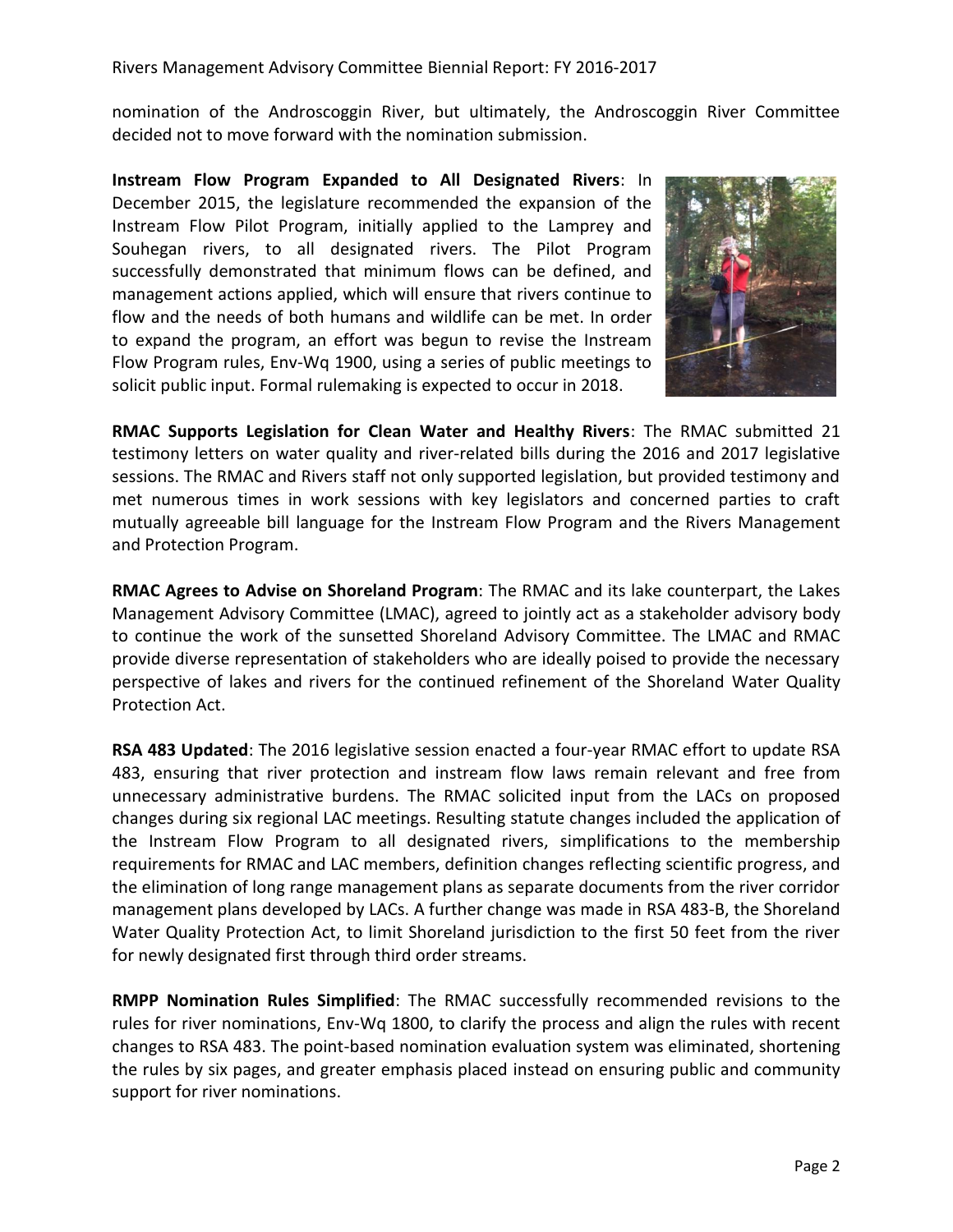### **Local River Management Advisory Committee Activities**

LACs are the voice of the river in the communities through which the river flows, provide a forum for discussion river management, and are valuable conduits for educating community members about river protection. LAC members sample water, assess stream habitat, review permit applications, and host events to promote stewardship of their rivers.

**Permit Applications Reviewed to Protect Rivers**: LACs reviewed 377 actions requiring a federal, state or local permit, submitting comments to permit reviewers in support of clean water and healthy riparian habitat. To help ensure that LACs receive permit applications for activities which may impact designated rivers, NHDES staff developed the Designated River Corridor Web [Map,](http://nhdes.maps.arcgis.com/apps/webappviewer/index.html?id=d3869f998e614d81925481ac71c3903e) an interactive map that identifies which projects are located in a designated river corridor. The map tool then provides the contact information permit applicants need to ensure that LACs receive a copy of the application.

**Signs Educate the Public about Rivers' Protected Status:** Three LACs purchased and installed six sets of Protected River signs on the Lower Merrimack, Souhegan, and Oyster rivers. These signs signify the river's importance to the state's natural and cultural heritage, and bring visibility, awareness, and interest in the river's location and protected status to travelers through the area.



#### **Workshops Offer the "How To" of River Protection:** Committees

across the state hosted a variety of workshops geared toward increasing public knowledge on topics such as septic system maintenance, residential stormwater control tools, invasive aquatic plant species, stream bank restoration, and more.

**Recreational Opportunities Promote River Appreciation:** LACs sponsor or support recreational activities on or around their rivers. Some LACs promoted events on the water such as paddling trips and boat parades, while other groups worked adjacent to their rivers installing signs and interpretive trails or supporting public events such as "Hike It, Bike It, Like It," a summer recreational series offering guided tours of three of the Lamprey River's key historical and natural areas, and the Splash and Dash- 5K Fun Run.



**Middle School Students Help Restore Warren Brook:** The Cold River LAC has been instrumental in the Warren Brook Restoration Project to repair river bank damage to one of the river's primary tributaries caused by a major flood. The project entailed restoring the serpentine shape of the brook and its wildlife habitat, with restoration of 900 feet of the brook completed. The LAC recruited 120 middle school students from five towns who planted 1,100 plants along the stream bank to prevent erosion.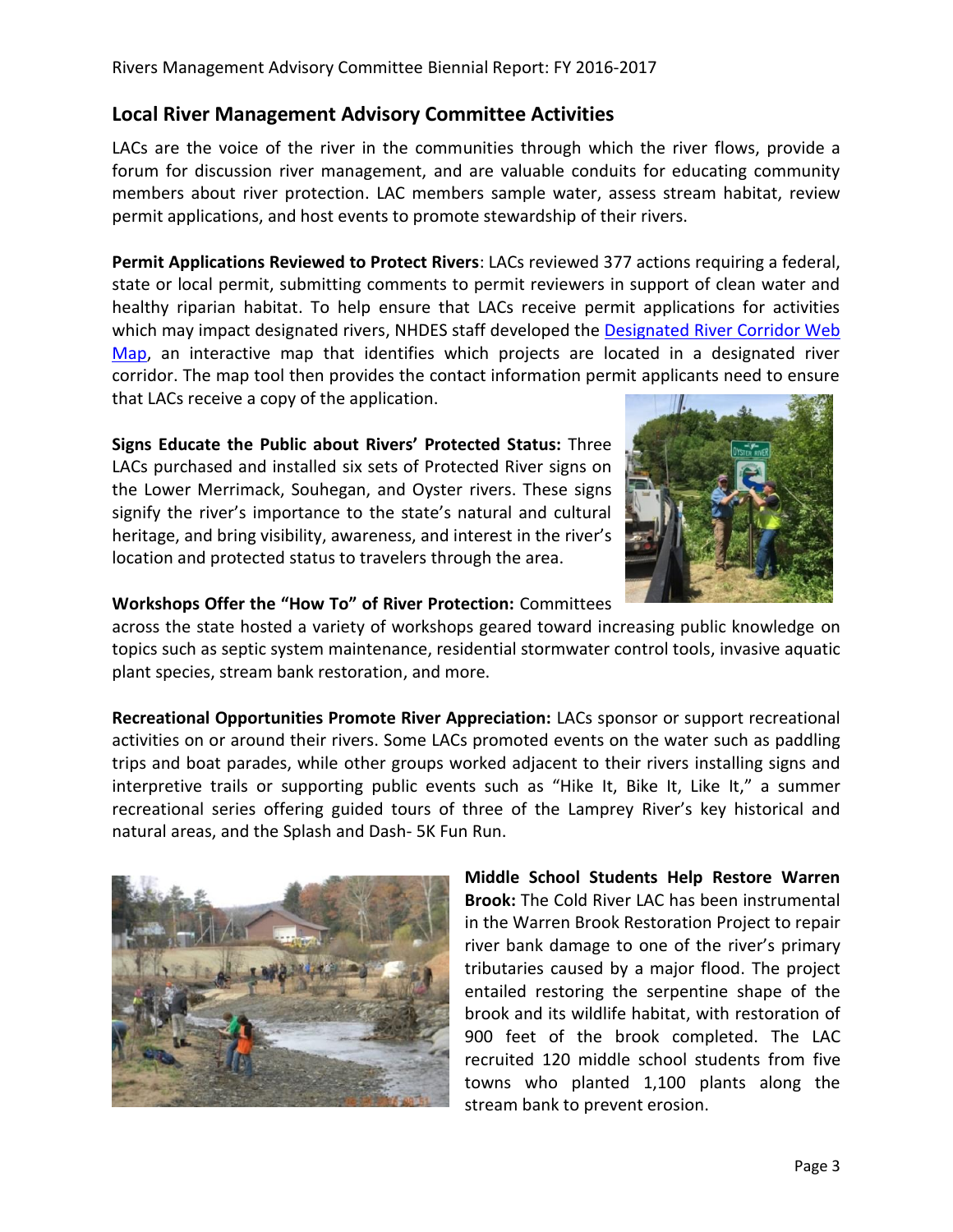**LAC Adds Valuable Input on Creosote Remediation Project:** The Lower Merrimack River LAC ensured that the best environmental protection practices were employed for a creosote remediation project adjacent to the river, and that mitigation funding from the land owner was applied locally to Nashua's Merrimack River waterfront. The LAC also continues to lobby with municipalities, with land owners, and in their permit application comments for public river access, river trails, and right of ways along the lower Merrimack River.

**Local Children Learn about the Lamprey River:** Lamprey Rivers Advisory Committee members visited elementary schools to educate children about the river and its environment. The committee was also awarded a National Park Service grant to illustrate a children's book on Lamprey River history and nature called *Chick and Dee-Dee's Lamprey River Adventure.* 

**Upper Merrimack River LAC Assesses Water Quality and Habitat:** The Upper Merrimack River LAC monitored seventeen sites through habitat assessments, *E. coli* testing, field water chemistry, and biomonitoring. Since 1995, the LAC has hosted Bug Nights, a popular education event which is part of the Upper Merrimack Monitoring Program. On Wednesday nights from January through May, participants assess river health by sorting and identifying benthic macroinvertebrates collected in rock baskets deployed in the river over the summer.



**Ammonoosuc River Stream Crossing Assessment Project:** The Ammonoosuc River LAC partnered with the Ammonoosuc Conservation Trust (ACT) to improve and restore connectivity in the watershed to allow the wild brook trout access to spawning areas previously blocked by culverts. The LAC also participated in ACT's Clean Water Healthy Trout initiative to protect trout habitat and target sections of river for restoration.



**LACs Clean Up Rivers**: Many LACs organize river cleanups to protect water quality and habitat as well as to bring LAC members and local community members together on the river. For example, the Ashuelot River LAC hosted river cleanups in the fall of 2015 and 2016 in conjunction with the Connecticut River Conservancy's Source to Sea Cleanup, and was awarded the Source to Sea Makes a Difference Award for longstanding service.

**LACs Voice Concerns on Federal Energy Projects**: Worried about the potential impact of the project on their river, the Pemigewasset River LAC became an intervenor in the Northern Pass project, ensuring that disturbance around rivers along the powerlines would be minimized. The Connecticut River Headwaters, Upper Merrimack, Ammonoosuc,

and Lamprey river LACs also monitored and participated in the Northern Pass project. Other federal energy projects that LACs reviewed and commented on were the Seacoast Reliability Project over the Oyster River, the Kinder Morgan Pipeline Project across the Souhegan and lower Merrimack rivers, and numerous hydroelectric dam licensing efforts on the Connecticut, Pemigewasset (impacting the upper Merrimack), Ashuelot, and Mascoma rivers.